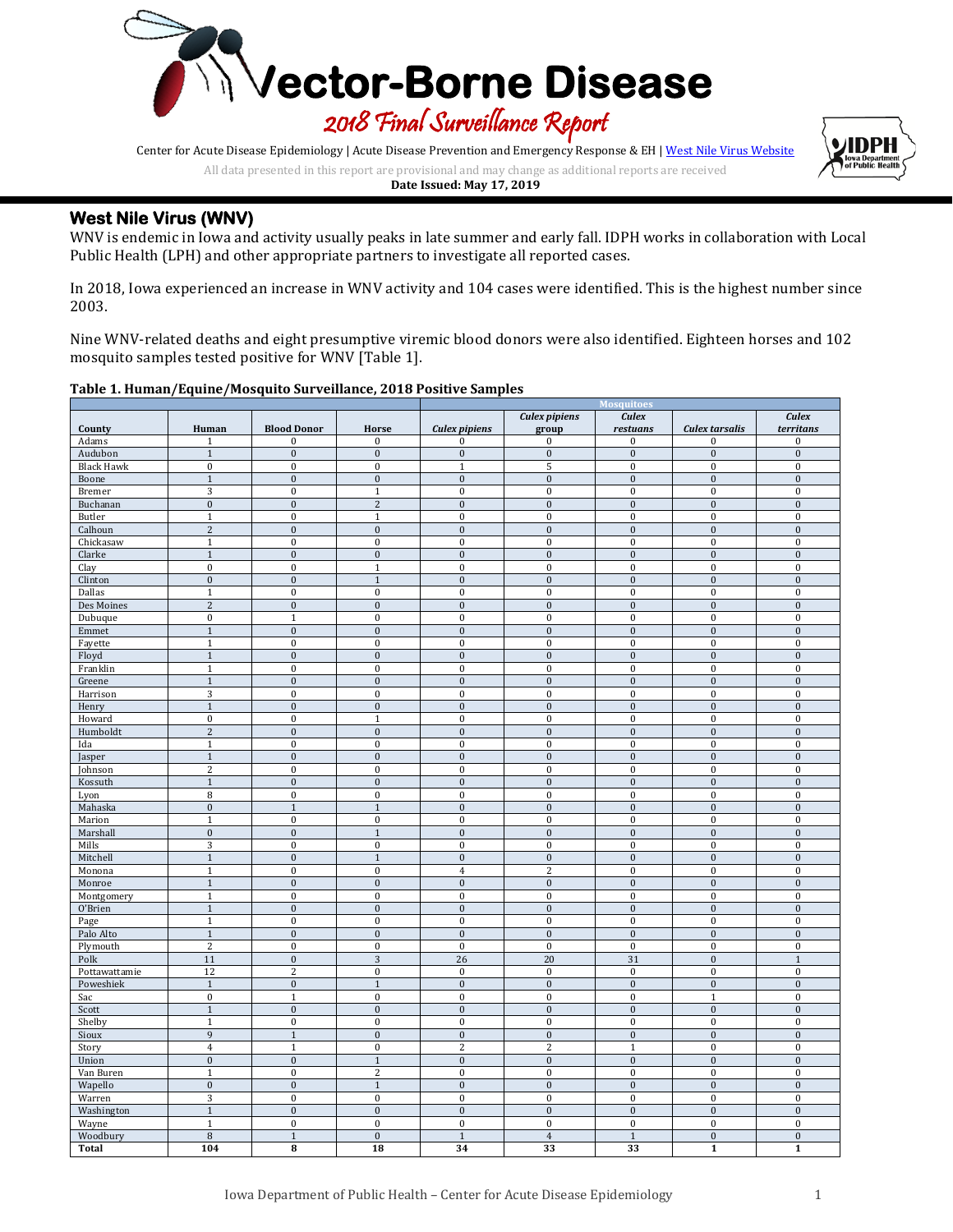#### **Figure 1. 2018 West Nile virus case count and incidence rate by county of residence.**



**Figure 2. WNV disease cases reported to IDPH, by week of onset-Iowa, 2018**



For additional information on Iowa West Nile virus activity, visit http://idph.jowa.gov/cade/disease-information/west-nile-virus.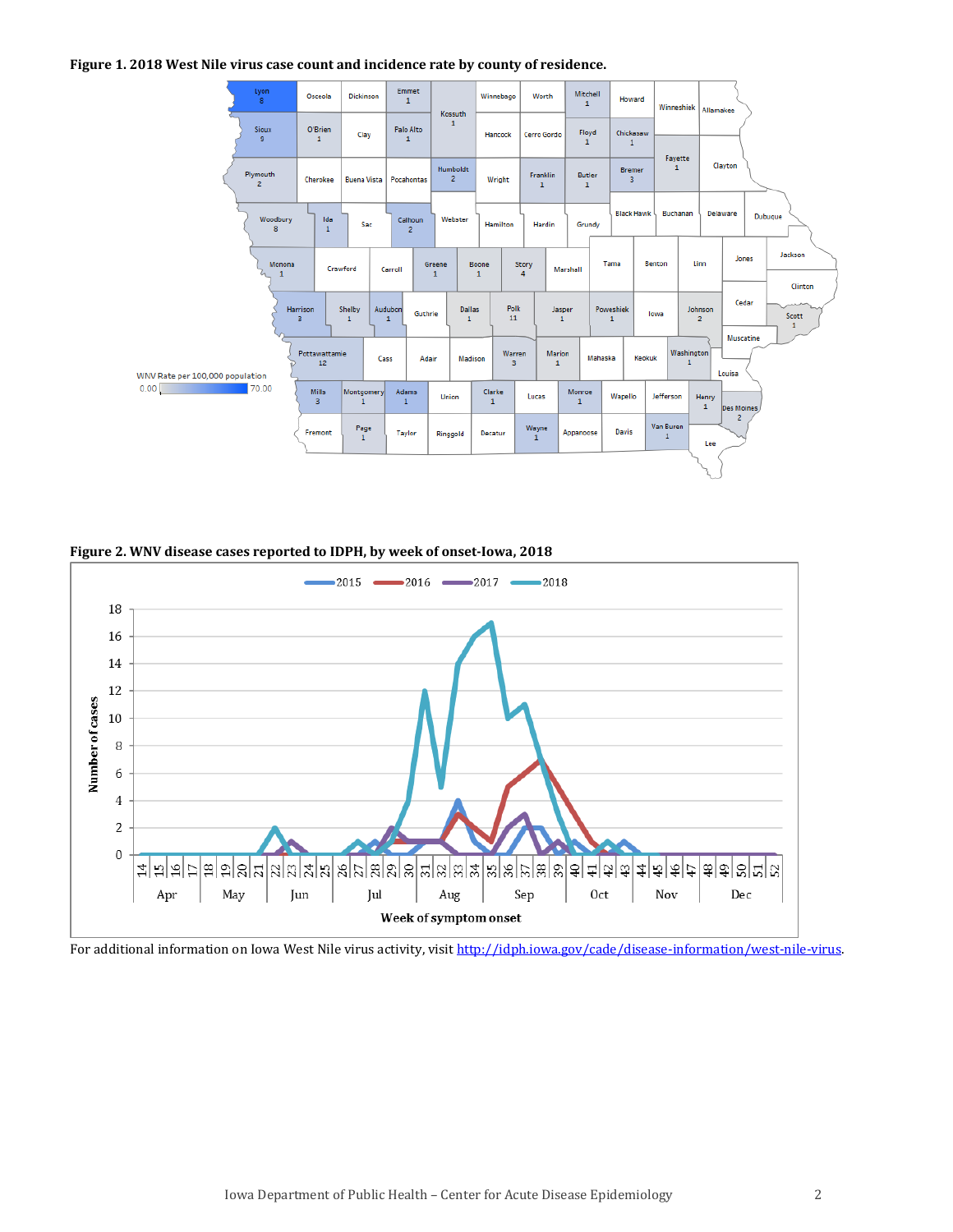### **National WNV Activity:**

As of January 8th, 1,339 counties from 49 states and the District of Columbia have reported WNV activity to ArboNET for 2018, including 48 states and the District of Columbia with reported WNV human infections (i.e., disease cases or viremic blood donors) and one additional state with reported WNV activity in non-human species only (i.e., veterinary cases, mosquito pools, dead birds, or sentinel animals) [Figure 3].

To date, 2,544 human WNV disease cases have been reported from 755 counties in 48 states and the District of Columbia. Of the 2,544 reported cases, 1,594 (63%) were classified as neuroinvasive disease (e.g., meningitis or encephalitis) and 950 (37%) were classified as non-neuroinvasive disease [Figure 4]. Dates of illness onset for cases ranged from January-December [Figure 5].

Overall, 357 WNV PVDs have been reported from 35 states.





\*WNV human disease cases or presumptive viremic blood donors. Presumptive viremic blood donors have a positive screening test which has not necessarily been confirmed.

†WNV veterinary disease cases, or infections in mosquitoes, birds, or sentinel animals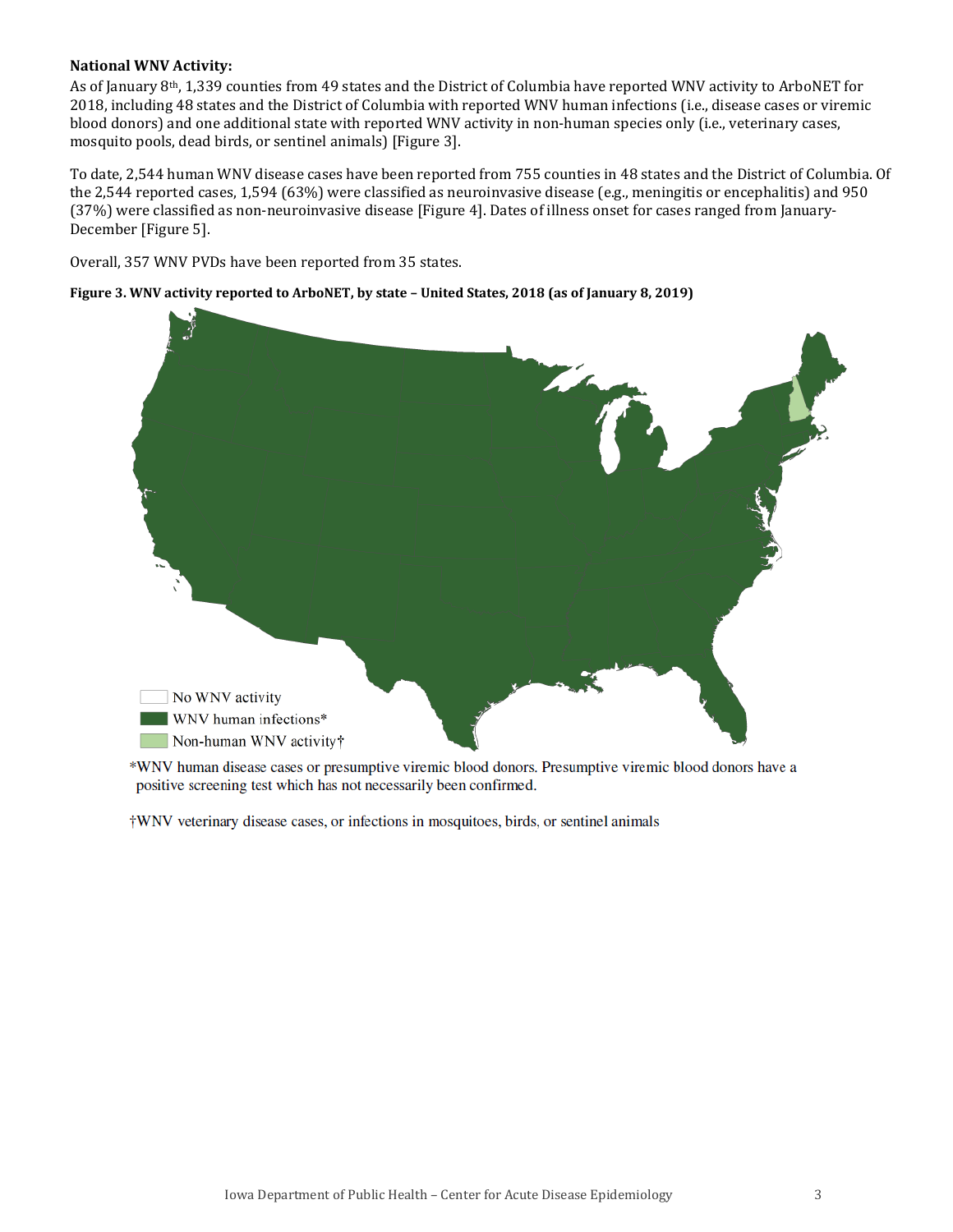#### **Figure 4. WNV neuroinvasive disease incidence\* reported to ArboNET, by state – United States, 2018 (as of January 8, 2019)**



<sup>\*</sup>Incidence per 100,000 population

**Figure 5. WNV disease cases reported to ArboNET, by month of onset– United States, 2018 (as of January 8, 2019)**



\*Cases missing onset date (n=2)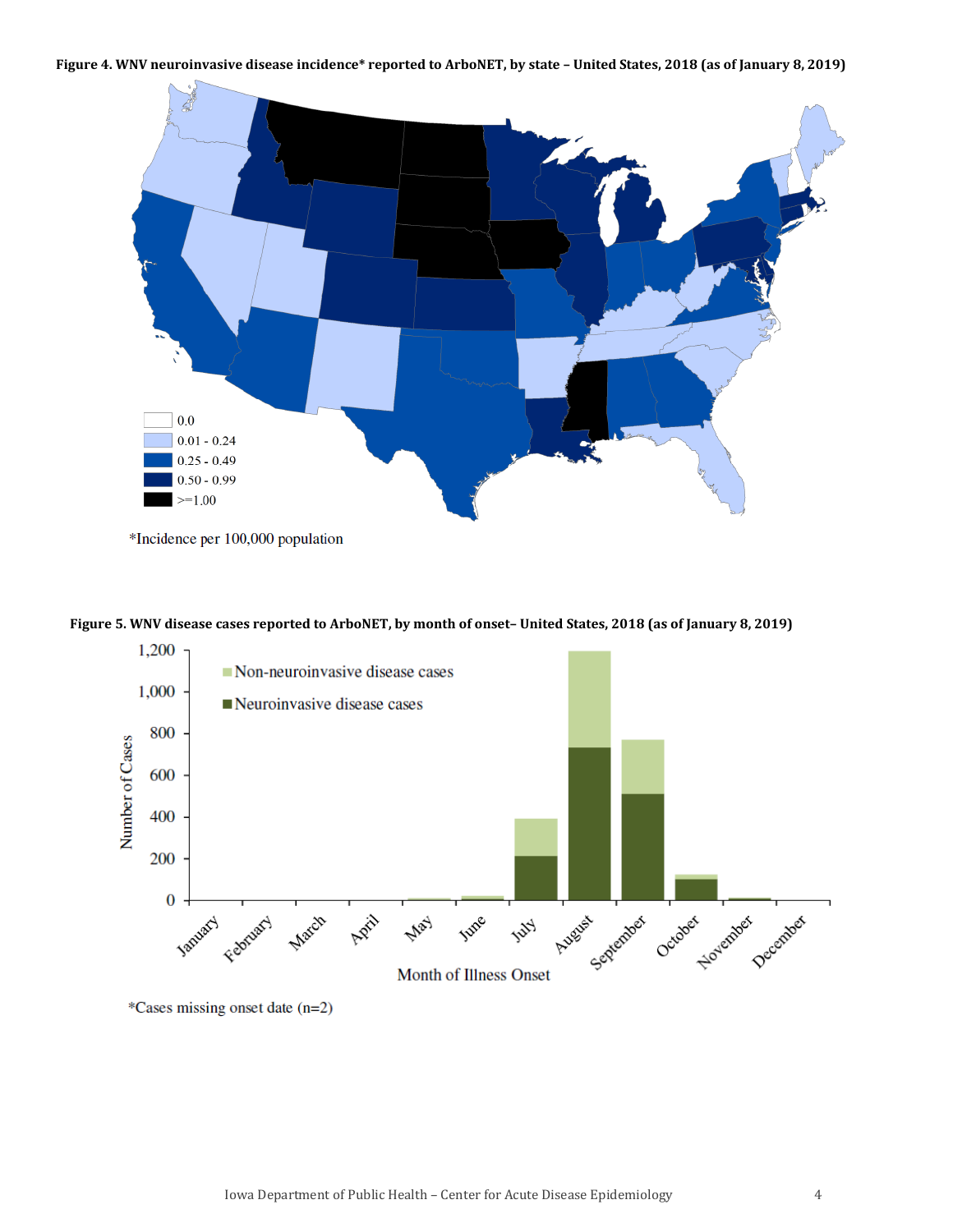# **Dengue Fever**

Dengue is a disease caused by any one of four related viruses, which are passed by the bite of an infected *Aedes aegypti* or *Aedes albopictus* mosquito. Infection with one of the four viruses does not protect against the others and consecutive infections put people at greater risk of developing dengue hemorrhagic fever (DHF).

Dengue is not found in Iowa. Cases are in travelers and immigrants returning from parts of the world where dengue transmission occurs. Five cases of dengue fever were reported in Iowa in 2018. In 2017, four cases of dengue fever were reported to IDPH.

## **National Dengue Activity:**

As of December 31<sup>st</sup>, 41 states and three territories have reported dengue cases to ArboNET for 2018 [Figure 6].

### **Figure 6. Laboratory-positive travel-associated and locally-acquired dengue cases from the 50 states— United States, 2018 (as of December 31, 2018)**

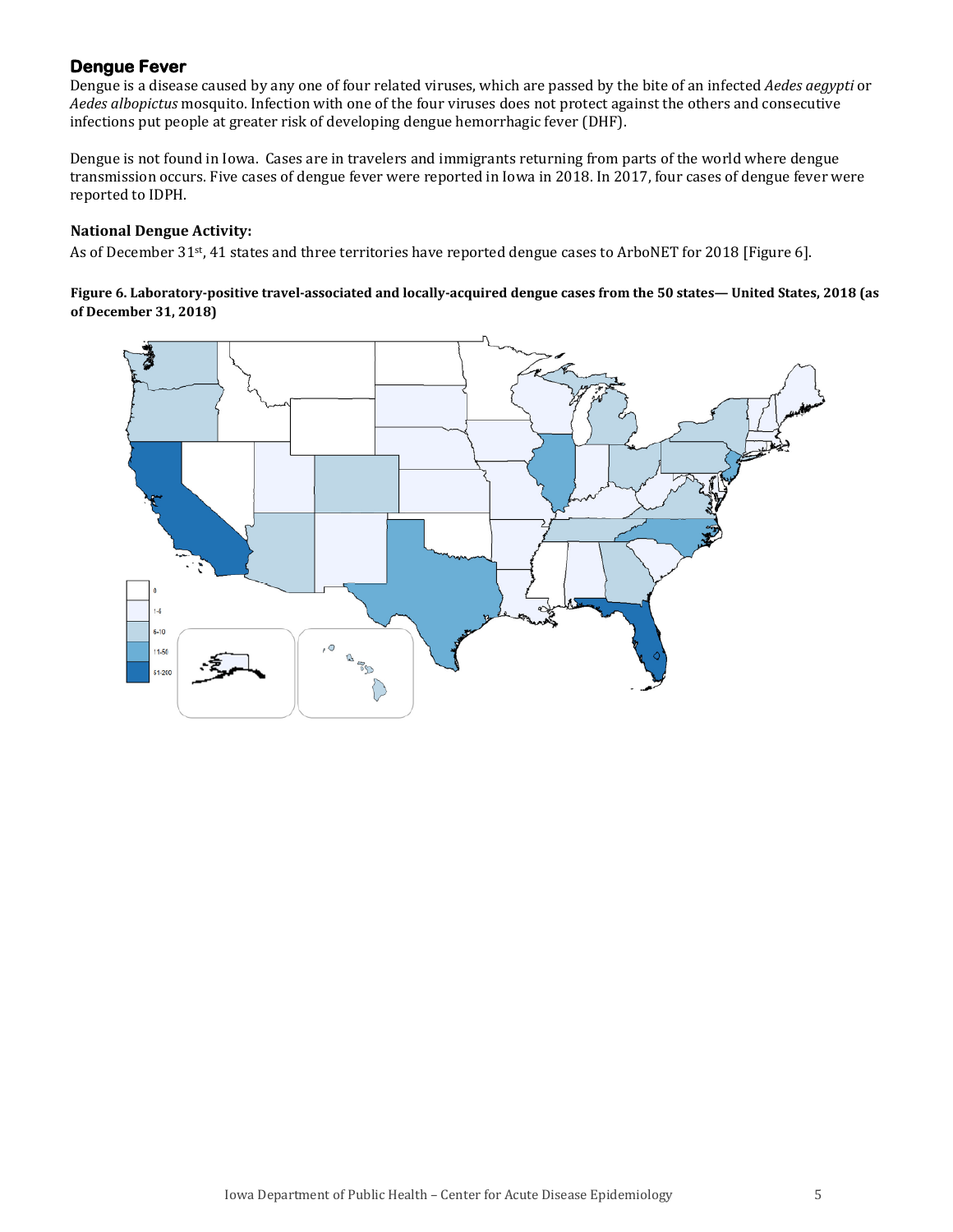## **Mosquito Surveillance**

IDPH in collaboration with the State Hygienic Laboratory (SHL), Iowa State University (ISU), and local public environmental health partners conducts ecological surveillance in 17 counties across the state by monitoring mosquitoes and testing for WNV infected populations.

|                   | # of Samples  |                     |                     |
|-------------------|---------------|---------------------|---------------------|
| <b>Species</b>    | <b>Tested</b> | <b>WNV Negative</b> | <b>WNV Positive</b> |
| Cx. pipiens       | 330           | 296                 | 34                  |
| Cx. pipiens group | 324           | 291                 | 33                  |
| Cx. tarsalis      | 94            | 93                  |                     |
| Cx. restuans      | 580           | 547                 | 33                  |
| Cx. territans     | 40            | 39                  |                     |
| Cx. erraticus     | $\Omega$      | $\Omega$            | 0                   |
| Cx. salinarius    | 50            | 50                  | 0                   |
| Ae. japonicus     | $\theta$      | 0                   | $\Omega$            |
| An. punctipennis  | 0             | 0                   | 0                   |
| Ae. atropalpus    | 0             | O                   | $\Omega$            |
| Ae. sticticus     | ∩             | U                   | 0                   |
| Ae. triseriatus   |               |                     | 0                   |
| Total             | 1419          | 1317                | 102                 |

### **Table 2. 2018 mosquitoes tested for West Nile virus**

In addition to viral testing for WNV, the population of mosquitoes in Iowa is monitored through trapping activities. All trapped mosquitoes are sorted by species. The figure [Figure 7] below shows where and when *Aedes albopictus* mosquitoes were detected in 2017 and 2018.

### **Figure 7.** *Aedes albopictus* **identified in Iowa, 2017-2018**